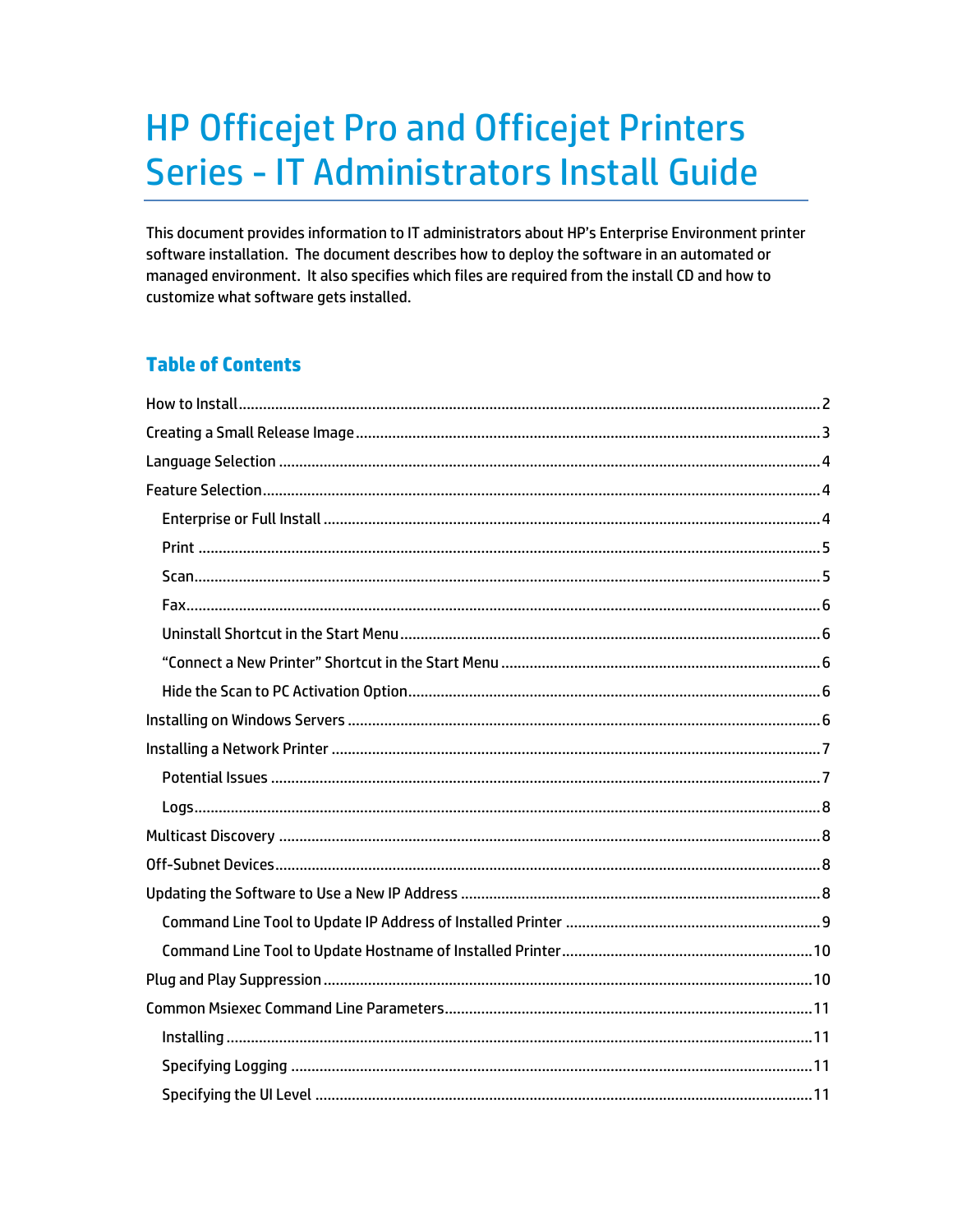# **How to Install**

To install the software that supports the printer, the appropriate MSI on the CD image must be installed. There are two MSIs at the root of the CD image, one with an x86 suffix and one with an x64 suffix. The MSI will have the product's model number as the name of the MSI, for example D3050x86.msi or A910x64.msi. The x86 MSI is to be installed on 32-bit versions of Windows and the x64 MSI is for 64-bit versions of Windows. The MSI will install all supporting software and will preinstall the drivers for the printer, so that the drivers will be available when the printer is connected to the PC or a network printer is installed.

Use your favorite tool (msiexec.exe, etc.) to install the MSI onto client PCs. If you choose to use msiexec.exe, we have provided a short section that documents common command line parameters that might be helpful</u>. To create a CD image that is smaller (for faster network deployment), read the section Creating a Small Release Image. To customize the install, read the section Feature Selection.

Once the software and drivers have been installed using the MSI, the client PC is ready for USB connections or network printer installations. To install a network printer, see the section, Installing a Network Printer.

**Requirement: .NET Framework 3.0 or 3.5 is required for installation of some drivers.** Please make sure the target system meets the system requirements to ensure proper installation.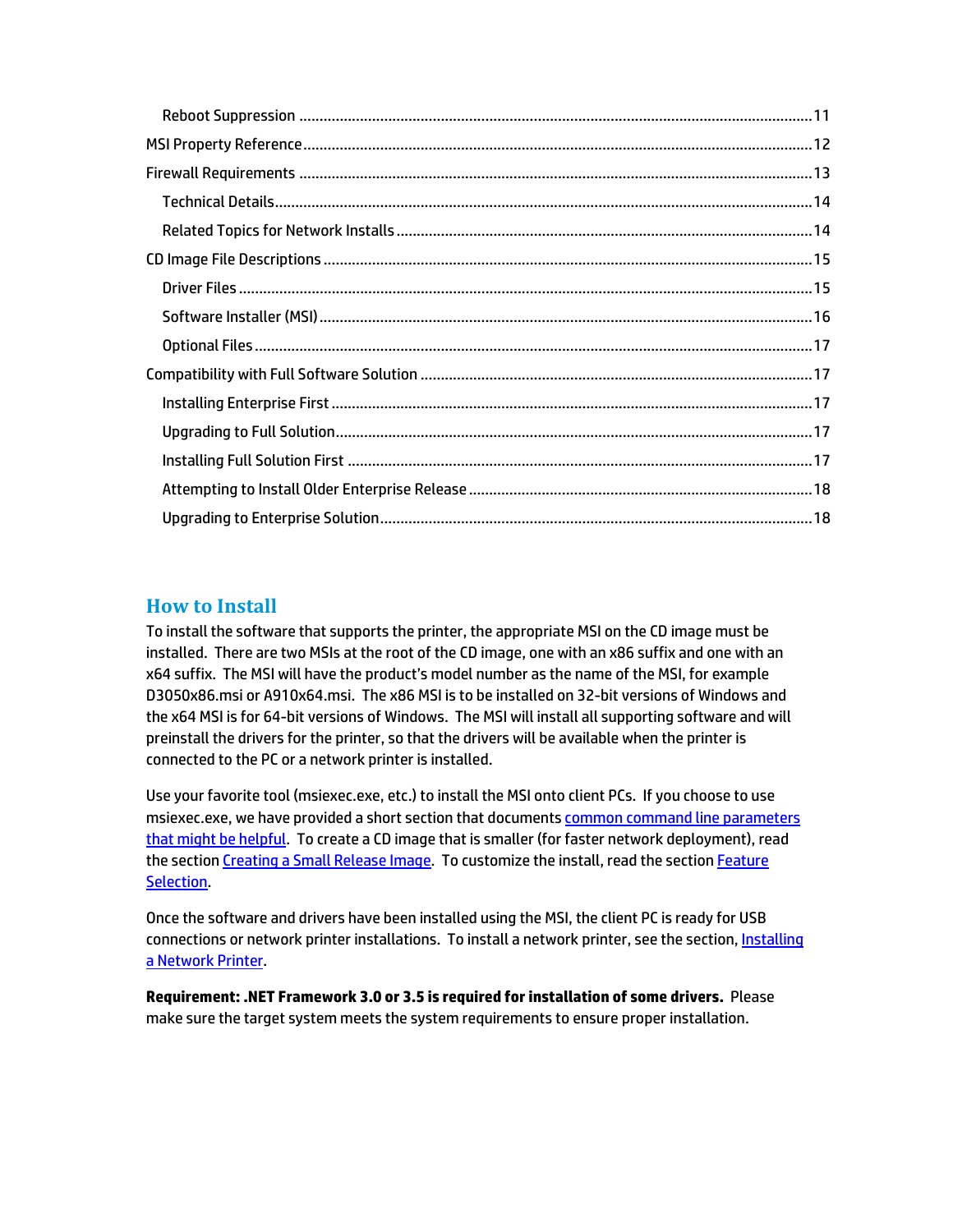# **Creating a Small Release Image**

This section describes how to remove files from the release image. The instructions are to copy the batch file below to your system. Open a command prompt to the directory containing the image that you would like to customize, and then run the batch file from that directory. The batch file will ask a few questions, and then delete any files that are not necessary. See the section CD Image File Descriptions for a description of each file, if you would like to customize the CD image without using the batch file.

@echo off echo Creating Enterprise Release echo This will delete files in the current directory to create the release. echo Press Ctrl+C now if this is not what you want to do pause SET /P FAX="Include FAX? [Y|N] " SET /P PLATFORM="32 bit, 64 bit, or Both? [32|64|Both] " SET /P LANGUAGE="Specify Language ID or All? [{LanguageID}|All] " rmdir /Q /S Optional rmdir /Q /S HP rmdir /Q /S Microsoft rmdir /Q /S Toolbar rmdir /Q /S Required rmdir /Q /S licensing del /F /Q Full\_\*.cab del /F Setup.exe del /F HP-DQEX5.exe del /F autorun.inf del /F ReadMe.chm if "%FAX%"=="N" ( pushd Drivers rmdir /Q /S Fax popd del /F /Q HP\*\_fax.inf del /F /Q HP\*\_fax\*.cat ) ELSE ( REM The nullfax driver might be inside of the MSI in K3.5/K4, but we'll try to remove it anyway del /F /Q HP\*\_nullfax\*.inf del /F /Q HP\*\_nullfax\*.cat ) if "%PLATFORM%"=="32" ( del /F /Q \*x64.msi del /F /Q \*x64.cab del /F /Q \*x64\_\*.mst ) if "%PLATFORM%"=="64" ( del /F /Q \*x86.msi del /F /Q \*x86.cab del /F /Q \*x86\_\*.mst ) if "%LANGUAGE%"=="All" GOTO :SKIP\_LANGUAGES FOR %%F in (\*%LANGUAGE%\*.mst) DO ren "%%F" "%%~nF.\_mst" del /F /Q \*.mst FOR %%F in (\*.\_mst) DO ren "%%F" "%%~nF.mst" :SKIP\_LANGUAGES echo All Done!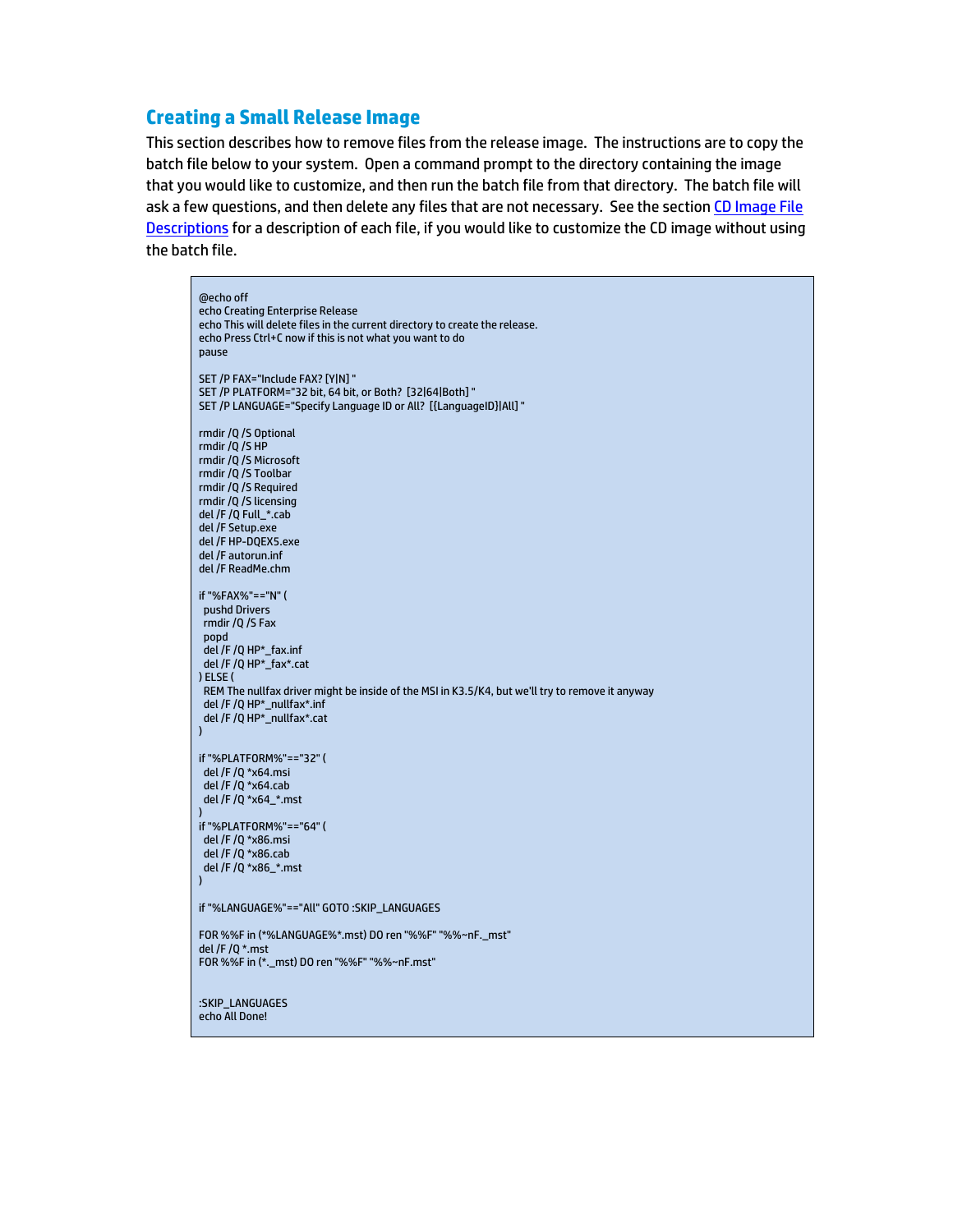# **Language Selection**

Almost all of the files that are installed support MUI and therefore have all language resources included. However, the shortcuts that are installed are language specific. By default, the shortcuts are installed in English. To set the language of the shortcuts that are installed, determine the language transform to use and include its name on the command line when installing the MSI. The transforms have the same filename as the MSI, followed by an underscore and the language ID. For example:

msiexec.exe /i D3050x86.msi /qn ENTERPRISE=YES **TRANSFORMS=D3050x86\_1034.mst**

Below is a table of languages and language IDs to simplify choosing the correct transform. **Note**: There is no English transform file since the default language is English.

| <b>Language</b>            | <b>Language ID</b> |
|----------------------------|--------------------|
| Arabic                     | 1025               |
| <b>Traditional Chinese</b> | 1028               |
| Czech                      | 1029               |
| Danish                     | 1030               |
| German                     | 1031               |
| Greek                      | 1032               |
| English                    | 1033               |
| Spanish                    | 1034               |
| Finnish                    | 1035               |
| French                     | 1036               |
| Hebrew                     | 1037               |
| Hungarian                  | 1038               |
| Italian                    | 1040               |
| Japanese                   | 1041               |
| Korean                     | 1042               |
| Dutch                      | 1043               |
| Norwegian                  | 1044               |
| Polish                     | 1045               |
| Portuguese                 | 1046               |
| Russian                    | 1049               |
| Swedish                    | 1053               |
| <b>Turkish</b>             | 1055               |
| <b>Simplified Chinese</b>  | 2052               |

# **Feature Selection**

This section describes properties that can be set when installing the MSI that will turn off certain features in the software so that they are not installed.

For common Windows Installer properties, see the section Common Msiexec Command Line Parameters. All properties are summarized in the table MSI Property Reference.

# **Enterprise or Full Install**

By default, the MSI will install all of the software that is available. A minimum set of software and drivers has been selected for deployment in Enterprise environments. To enable the minimum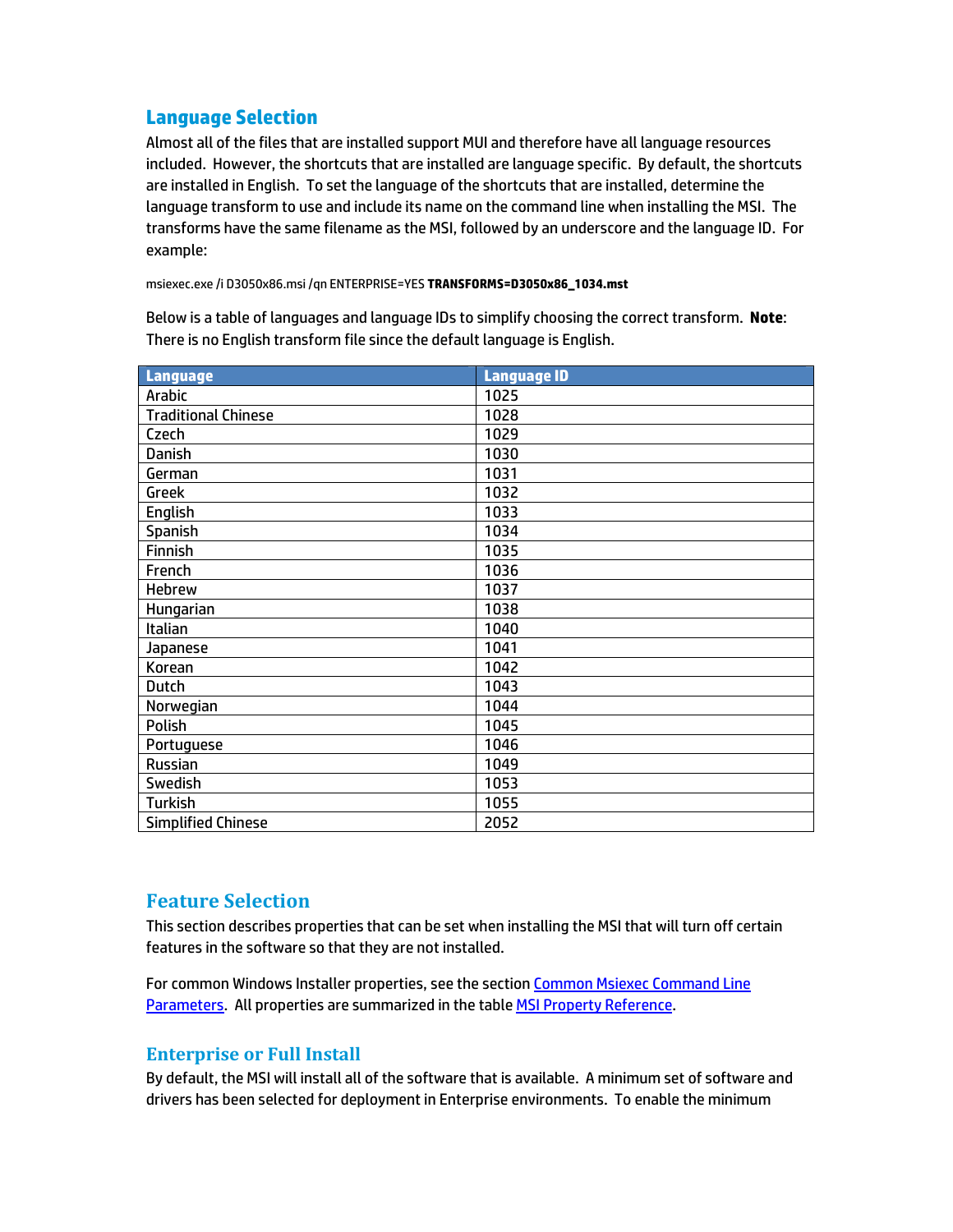software solution, set the ENTERPRISE property to "YES" during the install. For example, if using msiexec.exe:

msiexec.exe /i D3050x86.msi /qn **ENTERPRISE=YES**

#### **Features Included during Enterprise Install**

The following is a list of the features included when the ENTERPRISE property is set to "YES" during install:

- Drivers (Print, Scan, Fax)
- Device Setup / USB Setup
- Status (this depends on the STATUS flag)
- Device Update
- Instance Finder
- Uninstall Shortcuts
- Product Support URLs
- Scan Application (if device has a scanner)

#### **Features Excluded during Enterprise Install**

The following is a list of the features that are excluded when the ENTERPRISE property is set to "YES" during install:

- Desktop Sure Supply (DTSS)
- Help Viewer
- Coupons (registry value)
- DXP (UDC)
- SCLite
- Smart Deals
- Digital Solutions
- ePrint Center Shortcut
- WebReg
- Fax Software
- Toolbox

#### **Print**

By default, the Print driver will be installed. To turn off this feature (and instead install a small driver that will not create a printer), set the PRINT property to "NO" during the install. For example, if using msiexec.exe:

msiexec.exe /i D3050x86.msi /qn ENTERPRISE=YES **PRINT=NO** 

#### **Scan**

By default, the Scan driver will be installed. To turn off this feature (and instead install a small driver that will not create a scanner device), set the SCAN property to "NO" during the install. For example, if using msiexec.exe:

msiexec.exe /i D3050x86.msi /qn ENTERPRISE=YES **SCAN=NO**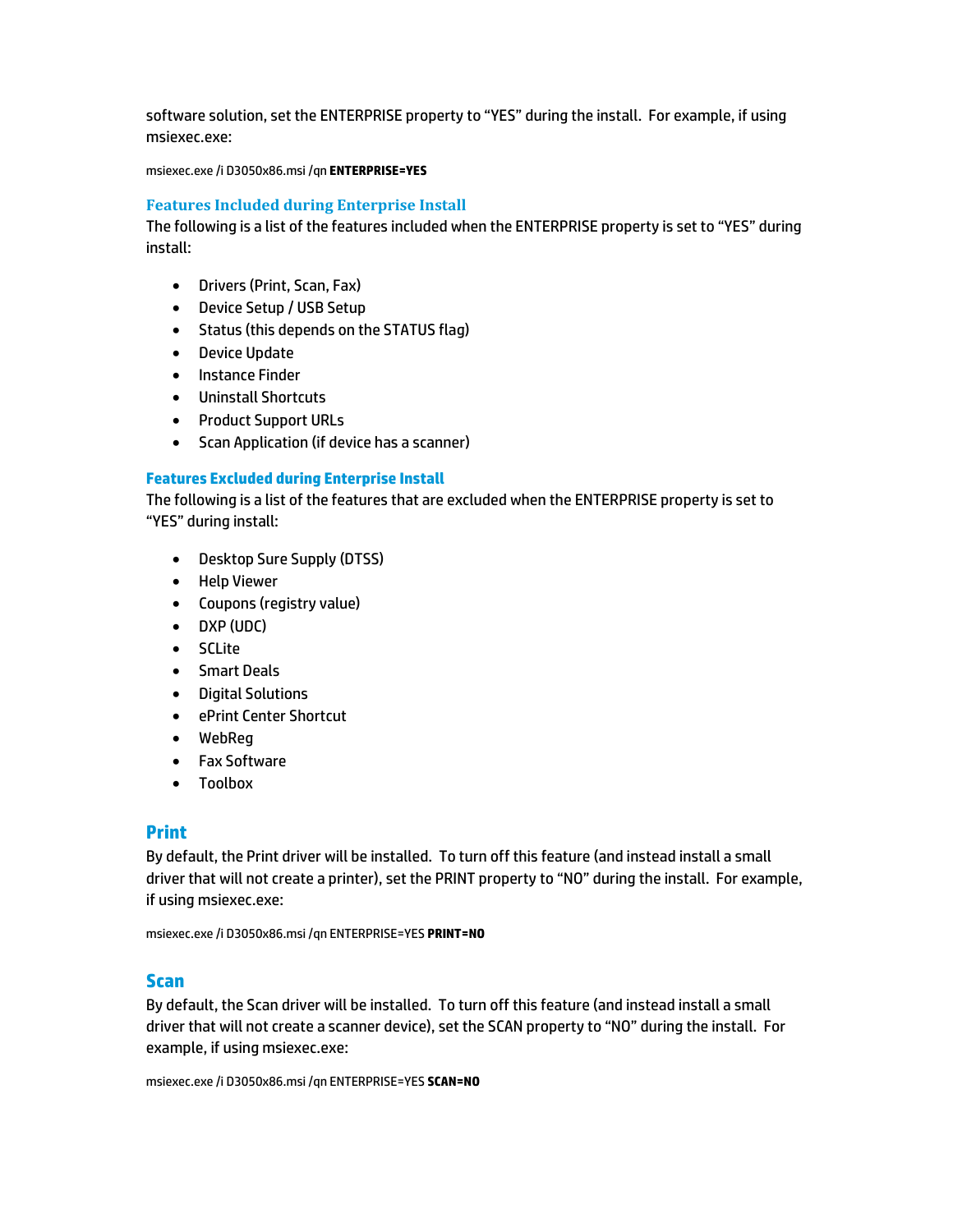#### **Fax**

By default, the Fax driver (to support print-to-fax) will be installed. To turn off this feature (and instead install a small driver that will not create a fax printer), set the FAX property to "NO" during the install. For example, if using msiexec.exe:

msiexec.exe /i D3050x86.msi /qn ENTERPRISE=YES **FAX=NO** 

# **Uninstall Shortcut in the Start Menu**

By default, a shortcut will be created in the Windows Start menu to uninstall the software and drivers. To disable this shortcut, set the UNINSTALL\_SHORTCUT property to "NO" during the install. For example, if using msiexec.exe:

msiexec.exe /i D3050x86.msi /qn ENTERPRISE=YES **UNINSTALL\_SHORTCUT=NO** 

# **"Connect a New Printer" Shortcut in the Start Menu**

By default, a shortcut will be created in the Windows Start menu to allow the user to add a new printer. This shortcut can be disabled by setting the CONNECT\_NEW\_PRINTER\_SHORTCUT to "NO" during the install. For example, if using msiexec.exe:

msiexec.exe /i D3050x86.msi /qn ENTERPRISE=YES **CONNECT\_NEW\_PRINTER\_SHORTCUT=NO**

# **Hide the Scan to PC Activation Option**

By default, and during a Network installation, the user will have the option to activate the "Scan to Computer" option (also known as "Walk up Scan"). This will allow users to push the scan button on the device and direct the scan to a computer. This activation option can be disabled by setting the SCANTOPC parameter to "NO" during install. For example, if using msiexec.exe:

msiexec.exe /i D3050X86.msi /qn **SCANTOPC=NO**

# **Installing on Windows Servers**

If installing on Windows Server 2003 or 2008, some of the software and driver features might not function properly without configuring the features of the server.

If the device being installed supports scanning, then the following must be considered for scanning to work. Otherwise, the "Scan" icon on the desktop will appear to do nothing.

- On Windows Server 2003, the Windows Image Acquisition (WIA) service is installed, but is disabled by default. For scanning to work, the WIA service must be enabled.
- On Windows Server 2003 R2, the Windows Image Acquisition (WIA) service is installed, but is disabled by default. For scanning to work, the WIA service must be enabled.
- On Windows Server 2008, the Windows Image Acquisition (WIA) service is not installed by default. For scanning to work, you must install the "Desktop Experience" feature. The WIA service will then be enabled by default.
- On Windows Server 2008 R2, the "Desktop Experience" feature must be installed before plug and playing a USB device or installing a network printer.
- On Windows Server 2012, the "Desktop Experience" feature must be installed before plug and playing a USB device or installing a network printer.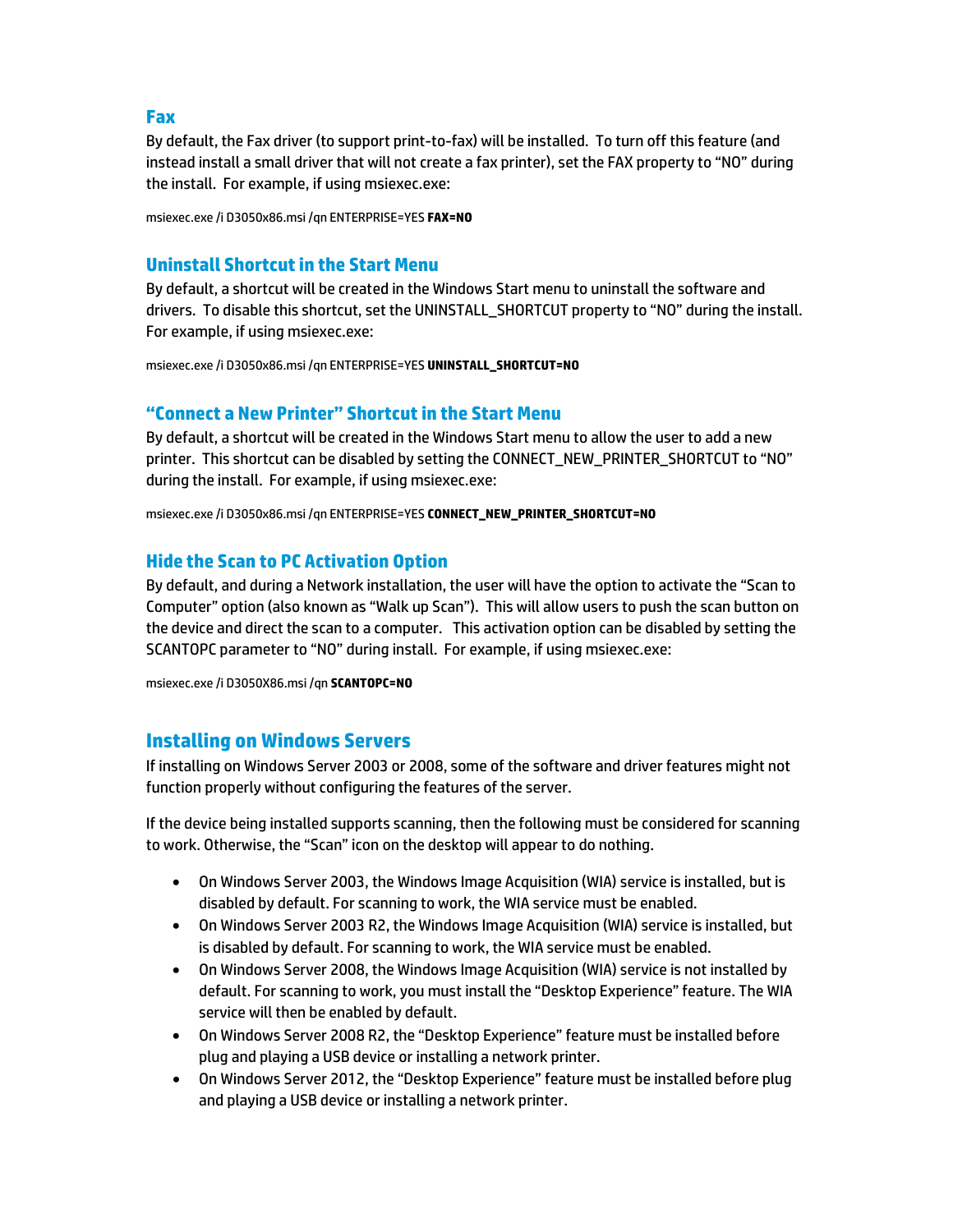# **Installing a Network Printer**

This section describes the steps to install a network device on a client PC.

First, ensure the software package (MSI) is installed using the process described earlier in this document.

The following steps describe how to install a network device:

#### **Step 1**

Make sure the device you want to install is already on the network and has a valid IP address.

#### **Step 2**

Write down the IP address or hostname of the network device that you want to install.

#### **Step 3**

Using an administrator account, run the following command on the target PC to start the network install process:

START /WAIT /D"C:\Program Files\HP\<Product Name>\Bin" DeviceSetup.exe /networkaddress <ip address or hostname>

**NOTE**: On Vista, Windows 7, and Windows 8 the above command must run from an elevated process when UAC is enabled.

This starts a process that attempts to find and install the network device using the specified IP address or hostname. The entire process is done silently without displaying any UI. If the install is successful, it will return a value of 0; otherwise, it will return a non-zero error code.

#### **Potential Issues**

The following is a list of potential issues that might cause the install to fail:

- **A firewall could be blocking the installer from communicating with the network device.**  If the target PC is running a firewall, make sure the firewall allows the installer process (DeviceSetup.exe) to establish a TCP connection to the network device. See the firewall section that describes which processes need to be allowed access through a firewall.
- **The hostname might not be resolving to a valid IP address.** If you are using the device hostname to install, make sure there is a name resolution service (e.g., DNS, WINS) running on the network that can resolve the hostname to a valid IP address.
- **DeviceSetup.exe could be failing on Vista/Windows 7/Windows 8 due to UAC.** Make sure you run DeviceSetup.exe in elevated mode when UAC is enabled.
- **You might have entered an incorrect IP address or hostname.** Make sure you specify the correct IP address or hostname in the command line.
- **The printer might be turned off or off the network.** Check that the printer is plugged in and turned on. If the printer is connected to the network over Ethernet cable, check the cable and its connection. If the printer is connected wirelessly, ensure that the printer is still connected to the network.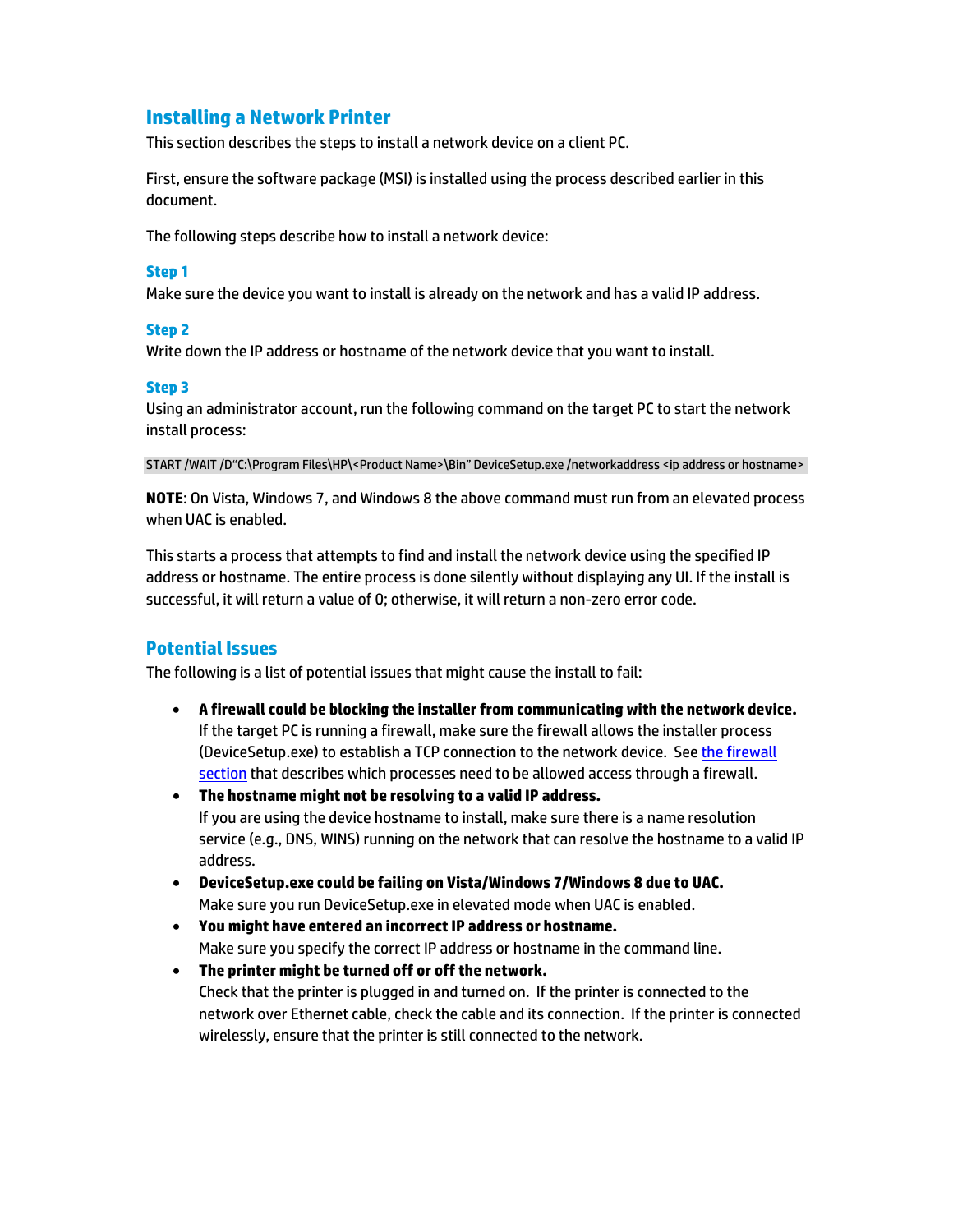#### **Logs**

Each execution of DeviceSetup.exe generates a new log file which can be found at C:\Users\<NTUserAccount>\AppData\Local\HP\AtInstall\<execution#>\DeviceSetup.log

on Vista, Windows 7, and Windows 8, and at

C:\Documents and Settings\<NTUserAccount>\Local Settings\Application Data\HP\AtInstall\<execution#>\DeviceSetup.log

on XP.

# **Multicast Discovery**

The normal behavior for our software is that it discovers (and rediscovers) printers on the network using Web Services Discovery (WSD), which sends multicast UDP packets. When installing using the UI, the software will attempt a multicast resolve and will inform the user that rediscovery will not properly function. It allows the user to correct anything blocking the issue and retry or to install by IP address. This will enable the software to function properly on a network where multicast is disabled. This also results in the software being unable to find and use the device if the IP address changes and the printer's hostname won't resolve the IP address.

When installing a printer using DeviceSetup.exe on the command line (passing an IP address), this check is not performed, and the software assumes that multicast resolves will be able to find the printer after install.

To disable multicast discovery for a printer when the device is installed by command line, the ini file for the printer must be modified. After installing the printer, a data file is created in C:\ProgramData\HP\<Model Name>\NetworkDevices\<Serial Number>.ini. In the [DeviceInfo] section, a key called MulticastEnabled will be set to "true". This can be changed to "false" to disable multicast rediscovery of the printer. But if the printer's IP address changes, the IP address in this ini file will need to be updated, or the user can run the "Update IP Address" tool from the Start Menu.

# **Off-Subnet Devices**

The process described in the section Installing a Network Printer is the same process to install a printer that is on a different subnet than the PC on which it is being installed. Follow those instructions to install such a printer. However, since the printer is installed on a different subnet than the PC, the client PC cannot rediscover the printer if the IP address or hostname of the printer changes. The section below describes how to update the client PC if the IP or hostname of the printer is changed.

# **Updating the Software to Use a New IP Address**

The IP address or hostname of a network device can change after the device has been installed on the PC. In the case of an off-subnet device, the software cannot always detect the new IP address or hostname of the device. This section describes the steps on how the user can update the IP address or hostname for an installed device.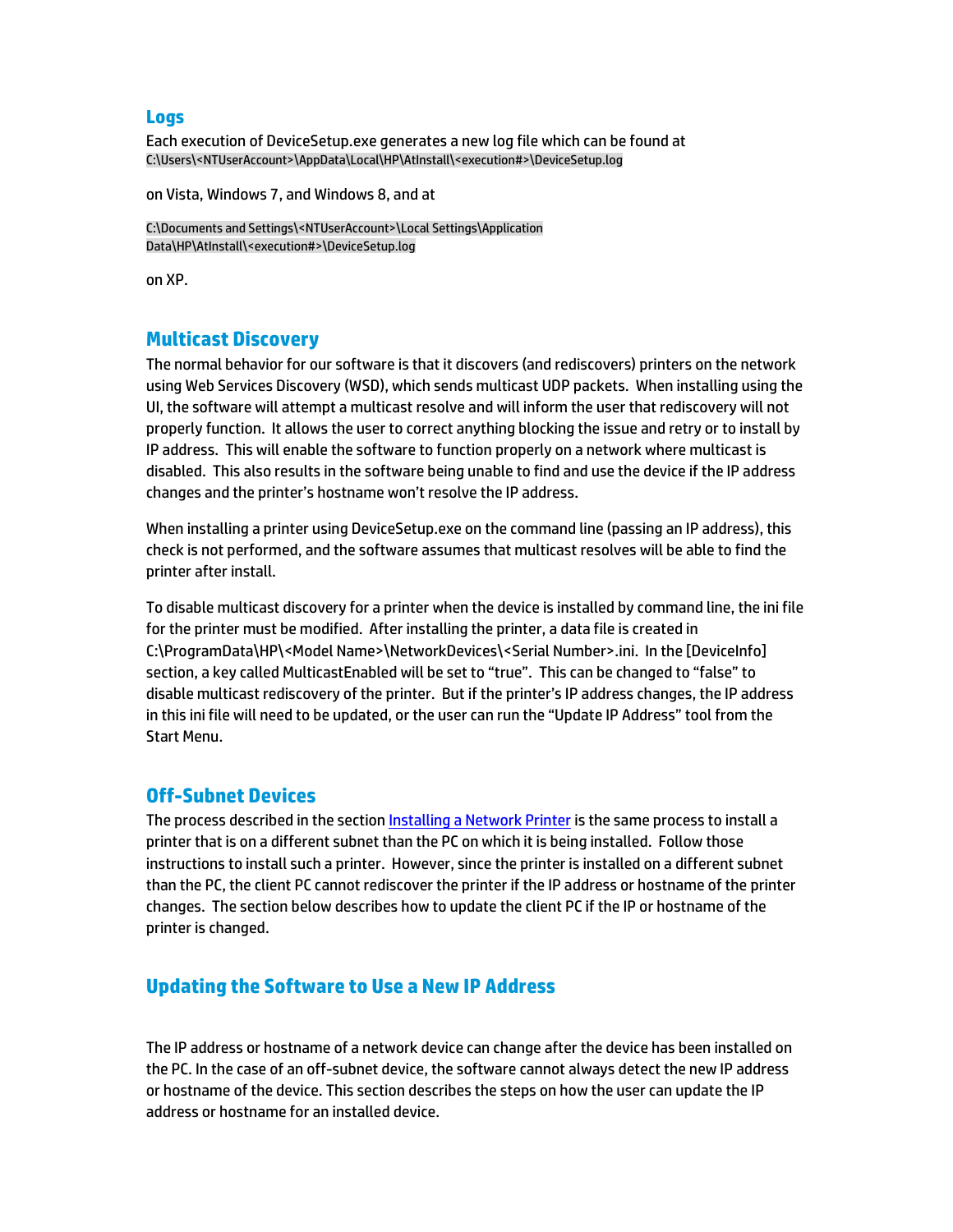A shortcut to the tool is in the Windows Start menu:

```
 Start -> Programs -> HP -> [device model name] -> Update IP Address
```
Clicking on this shortcut will open the tool. If there are multiple instances of the device installed, you might be presented with a dialog asking you to choose which device you want to update. After you choose the device you want to update, you will be presented with the following screen:

|                                                                                                                                                                                                                                   | Update HP Software with Printer IP Address   |  |                                                                  |      |        |
|-----------------------------------------------------------------------------------------------------------------------------------------------------------------------------------------------------------------------------------|----------------------------------------------|--|------------------------------------------------------------------|------|--------|
|                                                                                                                                                                                                                                   |                                              |  | Update HP Photosmart Plus B210 series (Network) Printer Software |      |        |
| If the IP address of your printer has changed, your HP software may not work properly.<br>Enter your printer's current IP address below, and click Save to update your software. To<br>test your printer connection, dick Search. |                                              |  |                                                                  |      |        |
|                                                                                                                                                                                                                                   | Printer's previous IP address: 192.168.1.110 |  |                                                                  |      |        |
|                                                                                                                                                                                                                                   | Printer's current IP address:                |  |                                                                  |      |        |
|                                                                                                                                                                                                                                   |                                              |  | Search                                                           |      |        |
|                                                                                                                                                                                                                                   |                                              |  |                                                                  |      |        |
|                                                                                                                                                                                                                                   |                                              |  |                                                                  |      |        |
|                                                                                                                                                                                                                                   |                                              |  |                                                                  |      |        |
|                                                                                                                                                                                                                                   |                                              |  |                                                                  | Save | Cancel |

Entering an IP address in the field will enable the "Search" button, which can be used to make sure the IP address is correct. The "Save" button will also be enabled once an IP address is entered. Clicking on this button will save the IP address in the field and the installed software will then use the new IP address. Please note that searching and not saving will not update the IP address. You must click "Save" to actually update the IP address.

# **Command Line Tool to Update IP Address of Installed Printer**

Using an administrator account, run the following command on the target PC to change the IP address of a network installed device:

START /WAIT /D"C:\Program Files\HP\<Product Name>\Bin" DeviceSetup.exe /serialnumber <device serial number> /changeip <new ip address>

**NOTE**: On Vista, Windows 7, and Windows 8 the above command must run from an elevated process when UAC is enabled.

This starts a process that attempts to find the network installed device with the given serial number and change it to use the new IP address. The entire process is done silently without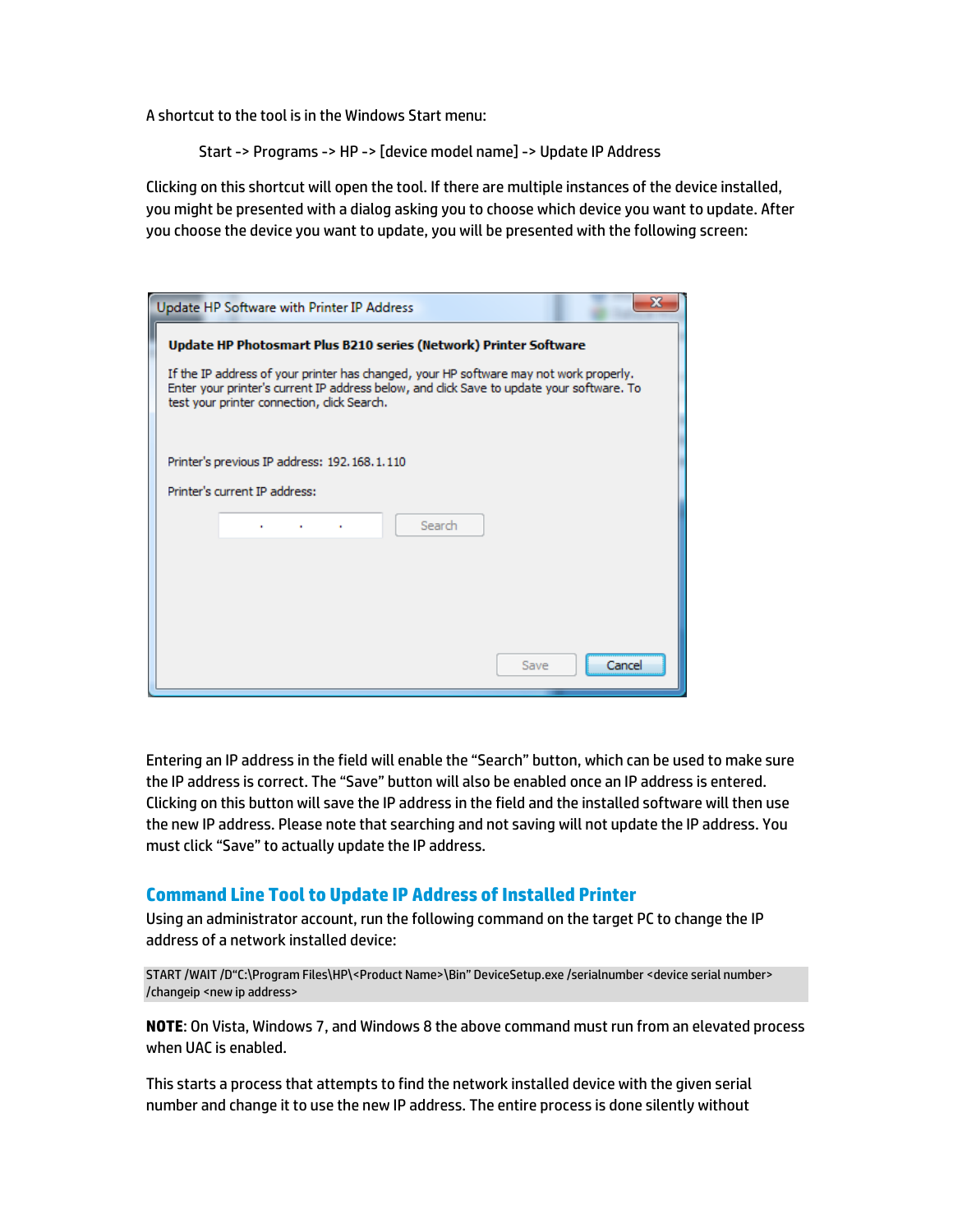displaying any UI. If the operation is successful, it will return a value of 0; otherwise, it will return a non-zero error code.

# **Command Line Tool to Update Hostname of Installed Printer**

Using an administrator account, run the following command on the target PC to change the hostname of a network installed device:

START /WAIT /D"C:\Program Files\HP\<Product Name>\Bin" DeviceSetup.exe /serialnumber <device serial number> /changehostname <new hostname>

**NOTE**: On Vista, Windows 7, and Windows 8 the above command must run from an elevated process when UAC is enabled.

This starts a process that attempts to find the network installed device with the given serial number and change it to use the new hostname. The entire process is done silently without displaying any UI. If the operation is successful, it will return a value of 0; otherwise, it will return a non-zero error code.

#### **Potential Issues**

The following is a list of potential issues that might cause the update to fail:

- **DeviceSetup.exe could be failing on Vista/Windows 7/Windows 8 due to UAC.** Make sure you run DeviceSetup.exe in elevated mode when UAC is enabled.
- **You might have entered an incorrect serial number.** Make sure you specify the correct serial number for the network device in the command line.

#### **Logs**

Each execution of DeviceSetup.exe generates a new log file, which can be found at

C:\Users\<NTUserAccount>\AppData\Local\HP\AtInstall\<execution#>\DeviceSetup.log

on Vista, Windows 7, and Windows 8, and at

C:\Documents and Settings\<NTUserAccount>\Local Settings\Application Data\HP\AtInstall\<execution#>\DeviceSetup.log

on XP.

# **Plug and Play Suppression**

The installer supports adding a registry value that will instruct Windows to ignore the serial number when plug and playing a USB printer (for the printer model being installed). This will allow an Enterprise to service a USB printer at a user's desk, and return a printer with a different serial number which, when connected to the PC, will appear as if it were the same printer to the user.

To enable this feature, set the property IGNORE\_SERIALNUM to "YES". For example, if using msiexec.exe:

msiexec.exe /i D3050x86.msi /qn ENTERPRISE=YES **IGNORE\_SERIALNUM=YES**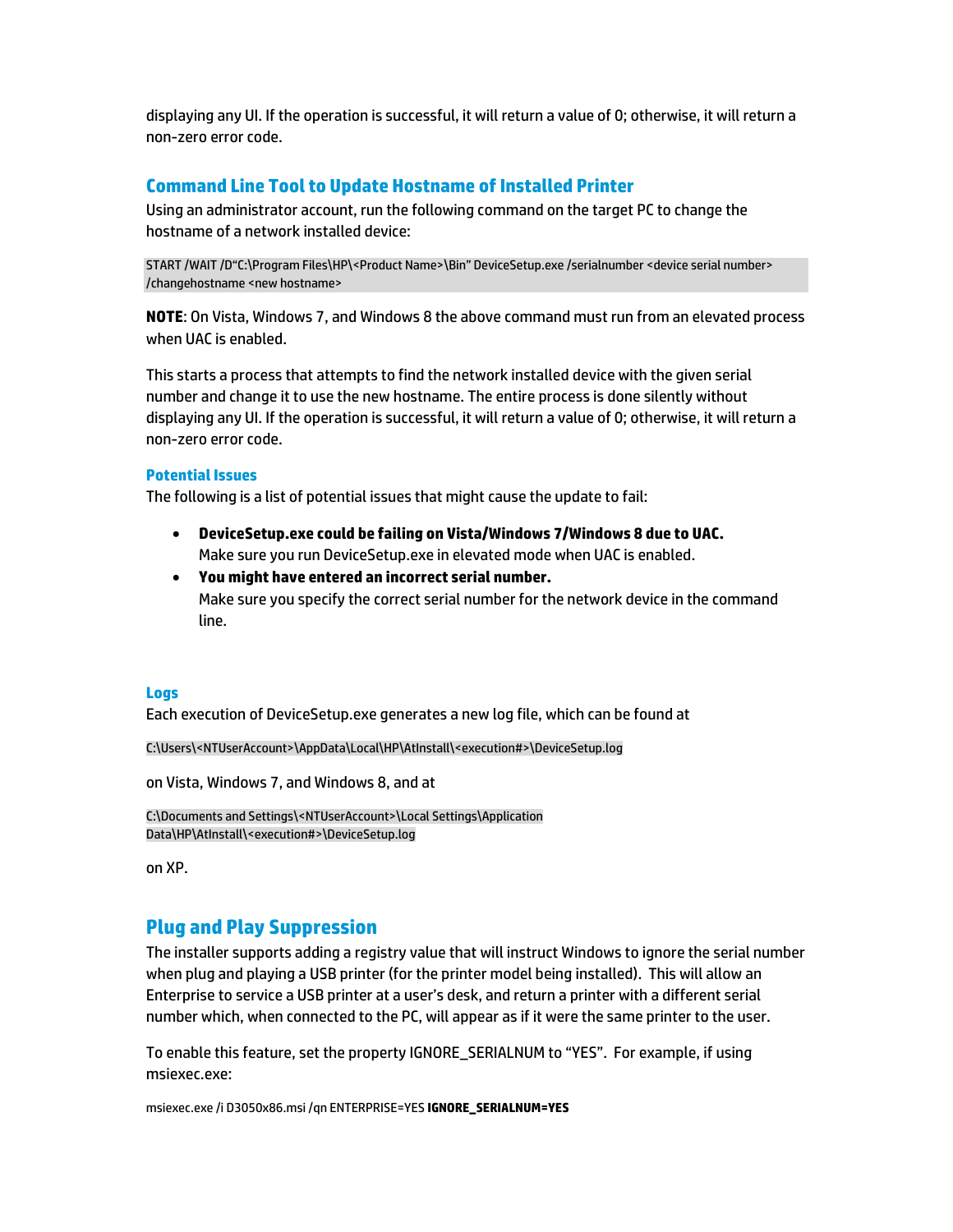# **Common Msiexec Command Line Parameters**

This section documents some useful common parameters for msiexec.exe in order to make it easier to configure the install of the HP MSIs.

The following document at Microsoft's website provides more thorough documentation of msiexec: http://technet.microsoft.com/en-us/library/cc759262(WS.10).aspx

Please refer to the Microsoft documentation for further questions. In the event that anything described in this section conflicts with Microsoft documentation, it should be assumed that the Microsoft documentation is correct.

#### **Installing**

Installing an MSI is done by passing the path to msiexec with the /i parameter:

msiexec.exe **/i D:\D3050x86.msi** 

# **Specifying Logging**

Logging can be enabled on the command line by passing the /l parameter, followed by the logging options, and then the log filename:

msiexec.exe /i D:\D3050x86.msi **/l\*v C:\Logs\D3050\_Install.log** 

\*v as the log level will give a full, verbose log. For more detailed explanations of the log levels, please see the following Microsoft Web page: http://technet.microsoft.com/en-us/library/cc759262(WS.10).aspx

# **Specifying the UI Level**

The UI level can be specified using the /q parameter. This will determine whether any UI is shown and whether Windows Installer will show any prompts to the user (for reboots or error messages, for example). There is no authored UI in the HP MSIs, so the basic UI will be used without specifying any value. This parameter can still be used to suppress all UI and any prompts.

Example:

msiexec.exe /i D:\D3050x86.msi **/qn**

Common UI Levels:

| <b>Parameter</b> | <b>Description</b>      |
|------------------|-------------------------|
| gn               | No UI and no prompts    |
| - qb             | Basic UI (progress bar) |
| qb-              | Basic UI and no prompts |

#### **Reboot Suppression**

Use the REBOOT property to specify how Windows Installer deals with reboots at the end of install. Use "REBOOT=ReallySuppress" to suppress all reboot requests. Msiexec.exe will still return 3010, if a reboot is required.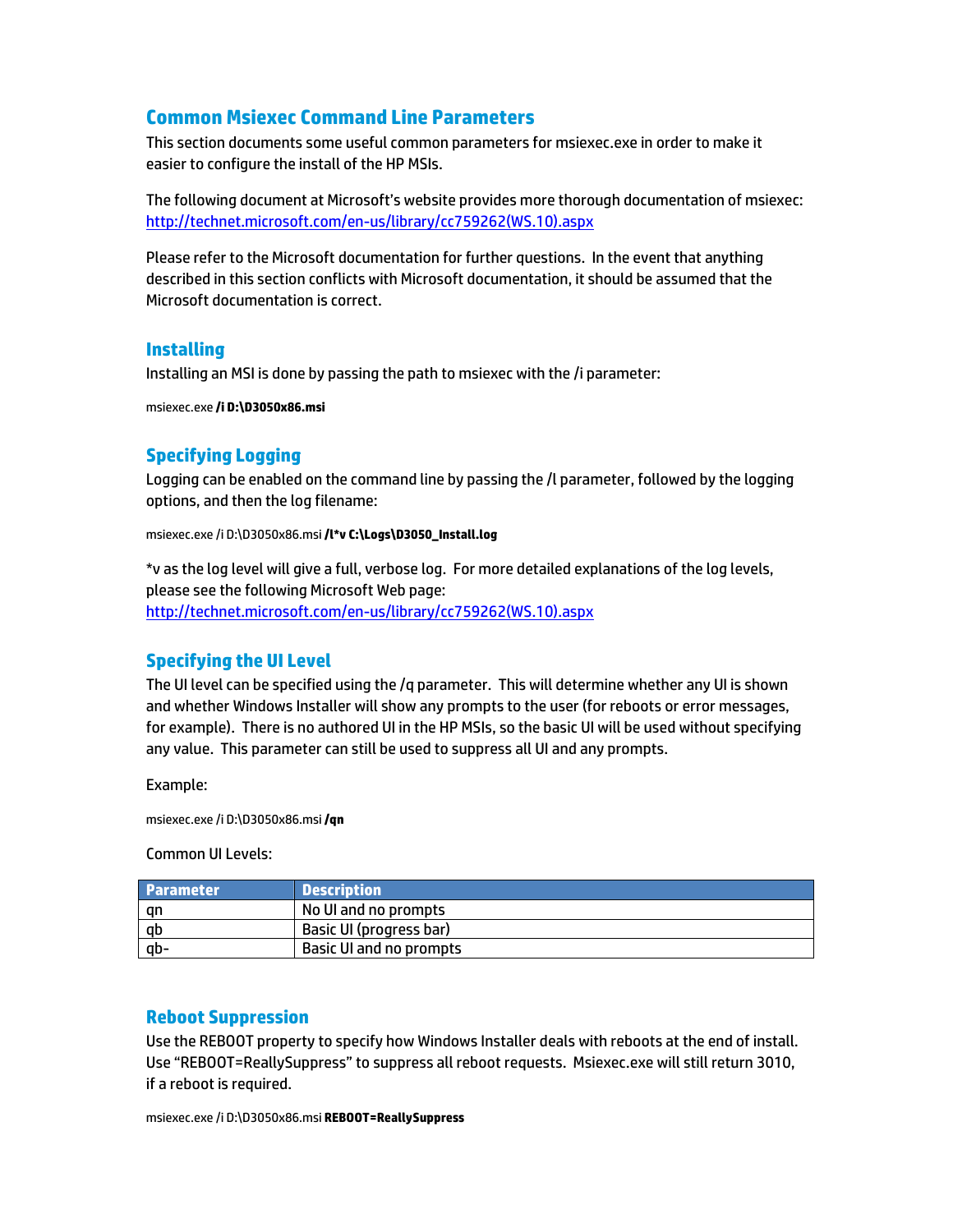# **MSI Property Reference**

This section summarizes the properties that are described in more detail above in the sections Feature Selection and Common Msiexec Command Line Parameters.

| <b>Property Name</b>         | <b>Values</b>      | <b>Description</b>                                 | <b>Default</b>                 |
|------------------------------|--------------------|----------------------------------------------------|--------------------------------|
| <b>ENTERPRISE</b>            | <b>YES</b>         | Selects whether to                                 | <b>Value</b><br>N <sub>0</sub> |
|                              | N <sub>O</sub>     | install the full software                          |                                |
|                              |                    | (NO) or the minimum                                |                                |
|                              |                    | software for enterprise                            |                                |
|                              |                    | (YES)                                              |                                |
| <b>PRINT</b>                 | <b>YES</b>         | Selects whether to                                 | <b>YES</b>                     |
|                              | NO                 | install the driver or not.                         |                                |
| <b>SCAN</b>                  | <b>YES</b>         | Selects whether to                                 | <b>YES</b>                     |
|                              | NO                 | install the scan driver                            |                                |
|                              |                    | or not.                                            |                                |
|                              |                    |                                                    |                                |
|                              |                    | If SCAN=YES and                                    |                                |
|                              |                    | <b>ENTERPRISE=NO, the</b><br>scan software is also |                                |
|                              |                    | installed. Otherwise,                              |                                |
|                              |                    | scan software is not                               |                                |
|                              |                    | installed.                                         |                                |
| <b>FAX</b>                   | <b>YES</b>         | Selects whether to                                 | <b>YES</b>                     |
|                              | N <sub>O</sub>     | install the print-to-fax                           |                                |
|                              |                    | driver or not.                                     |                                |
|                              |                    | If FAX=YES and                                     |                                |
|                              |                    | <b>ENTERPRISE=NO, the</b>                          |                                |
|                              |                    | fax software is also                               |                                |
|                              |                    | installed. Otherwise,                              |                                |
|                              |                    | fax software is not                                |                                |
|                              |                    | installed.                                         |                                |
| <b>STATUS</b>                | DISABLE_ALL_STATUS | <b>If STATUS=</b>                                  | PRINT_                         |
|                              | PRINT_ONLY         | DISABLE_ALL_STATUS                                 | <b>ONLY</b>                    |
|                              |                    | then no status is shown                            |                                |
|                              |                    | at all, either during                              |                                |
|                              |                    | printing or normal                                 |                                |
|                              |                    | usage.<br>If STATUS=PRINT_ONLY                     |                                |
|                              |                    | then status alerts are                             |                                |
|                              |                    | only seen during                                   |                                |
|                              |                    | printing.                                          |                                |
| UNINSTALL_SHORTCUT           | <b>YES</b>         | Selects whether to                                 | <b>YES</b>                     |
|                              | NO                 | install the Start menu                             |                                |
|                              |                    | shortcut to uninstall                              |                                |
|                              |                    | the software                                       |                                |
| CONNECT NEW PRINTER SHORTCUT | <b>YES</b>         | Selects whether to                                 | <b>YES</b>                     |
|                              | NO                 | install the Start menu                             |                                |
|                              |                    | shortcut to add a new<br>printer                   |                                |
| IGNORE_SERIALNUM             | <b>YES</b>         | Selects whether                                    | NO.                            |
|                              |                    |                                                    |                                |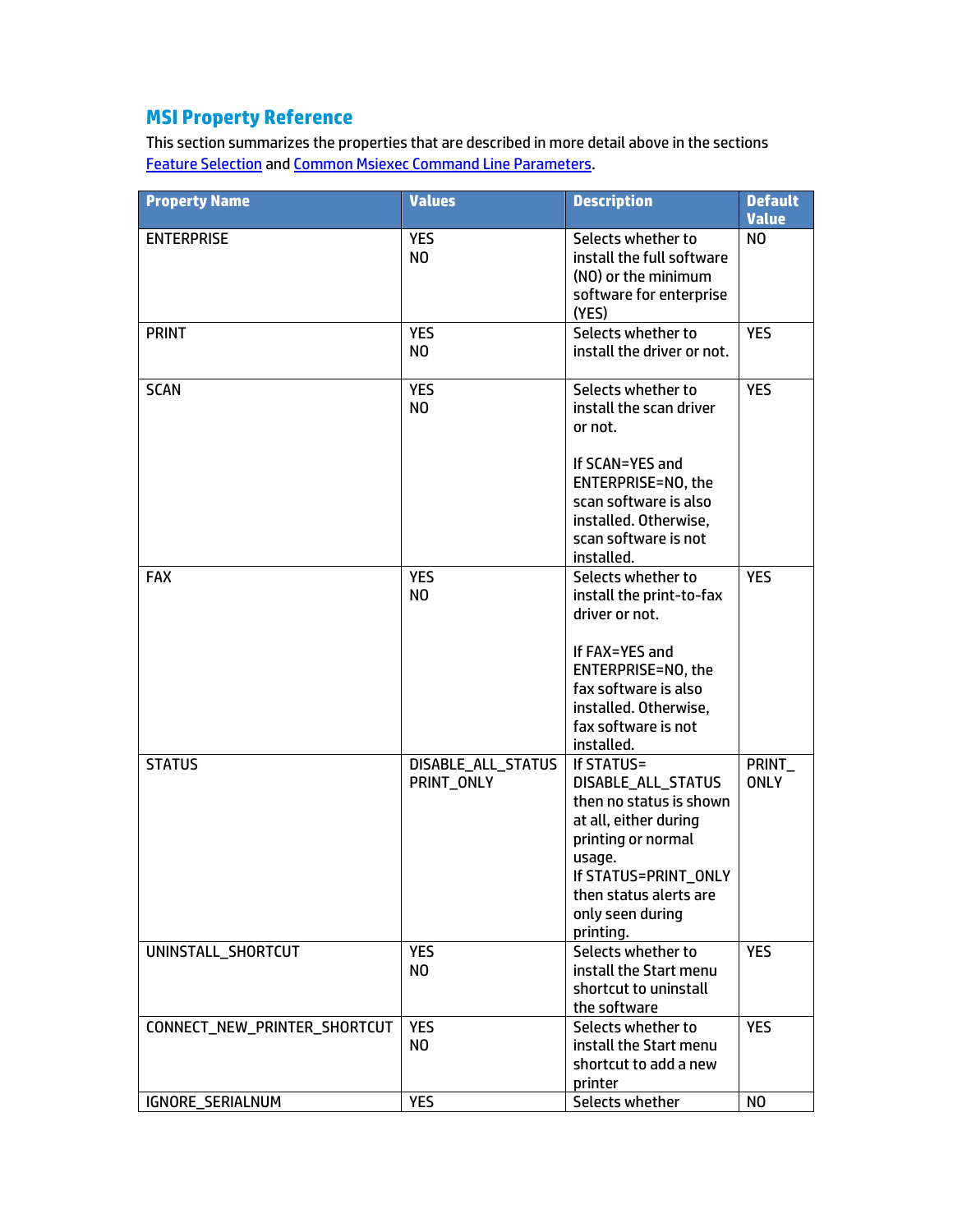| <b>Property Name</b> | <b>Values</b>                                     | <b>Description</b>                                                                                                                                                                                                                                                                                                                                                                                                      | <b>Default</b><br><b>Value</b> |
|----------------------|---------------------------------------------------|-------------------------------------------------------------------------------------------------------------------------------------------------------------------------------------------------------------------------------------------------------------------------------------------------------------------------------------------------------------------------------------------------------------------------|--------------------------------|
|                      | N <sub>0</sub>                                    | Windows should ignore<br>the serial number when<br>plug and playing the<br>printer                                                                                                                                                                                                                                                                                                                                      |                                |
| <b>TRANSFORMS</b>    | Transform file name,<br>ex:<br>D3050x86_1055.mst  | The filename or path to<br>the transform file to<br>apply                                                                                                                                                                                                                                                                                                                                                               | [None]                         |
| <b>REBOOT</b>        | Force<br><b>Suppress</b><br><b>ReallySuppress</b> | Sets the behavior for<br>what should happen if<br>Windows Installer<br>requires a reboot to<br>complete the install.                                                                                                                                                                                                                                                                                                    | [None]                         |
| <b>SCANTOPC</b>      | N <sub>0</sub>                                    | If this property is set<br>then the option to<br>activate the scan to<br>computer software will<br>be hidden and the user<br>will have to initiate<br>scans from their<br>computer instead of<br>from the device. If the<br>option is set to<br>anything other than NO<br>the option to activate<br>the scan to pc software<br>will be displayed. If the<br>property is not set we<br>default to showing the<br>option. | <b>YES</b>                     |

# **Firewall Requirements**

When installing a network device, the HP software and drivers must communicate with the printer over the network. Firewall software can interfere with this communication. If so, rules must be added to any firewall software to allow the following applications to communicate with devices on the local subnet:

• {Program Files}\HP\{Model Name}\bin\HPNetworkCommunicator.exe

Most of the data transfer between the computer and the device will be done over HTTP (typically port 80 or port 8080). Printing also uses a TCP connection on ports 3910 and 9100. In most cases, firewalls will allow this type of traffic through without any problems. If your firewall software does not, then a rule must be created for HP software to communicate to the device.

We use Web Services Discovery (WSD) to find and establish communication with our devices.

Other parts of our software communicate with the device via HTTPS (this will usually be port 443 or 8443). In most cases, firewalls will let this type of traffic through without any problem. The applications that will be affected if this traffic is blocked are:

• {Program Files}\HP\{Model Name}\bin\DigitalFaxWizard.exe (if using print to fax)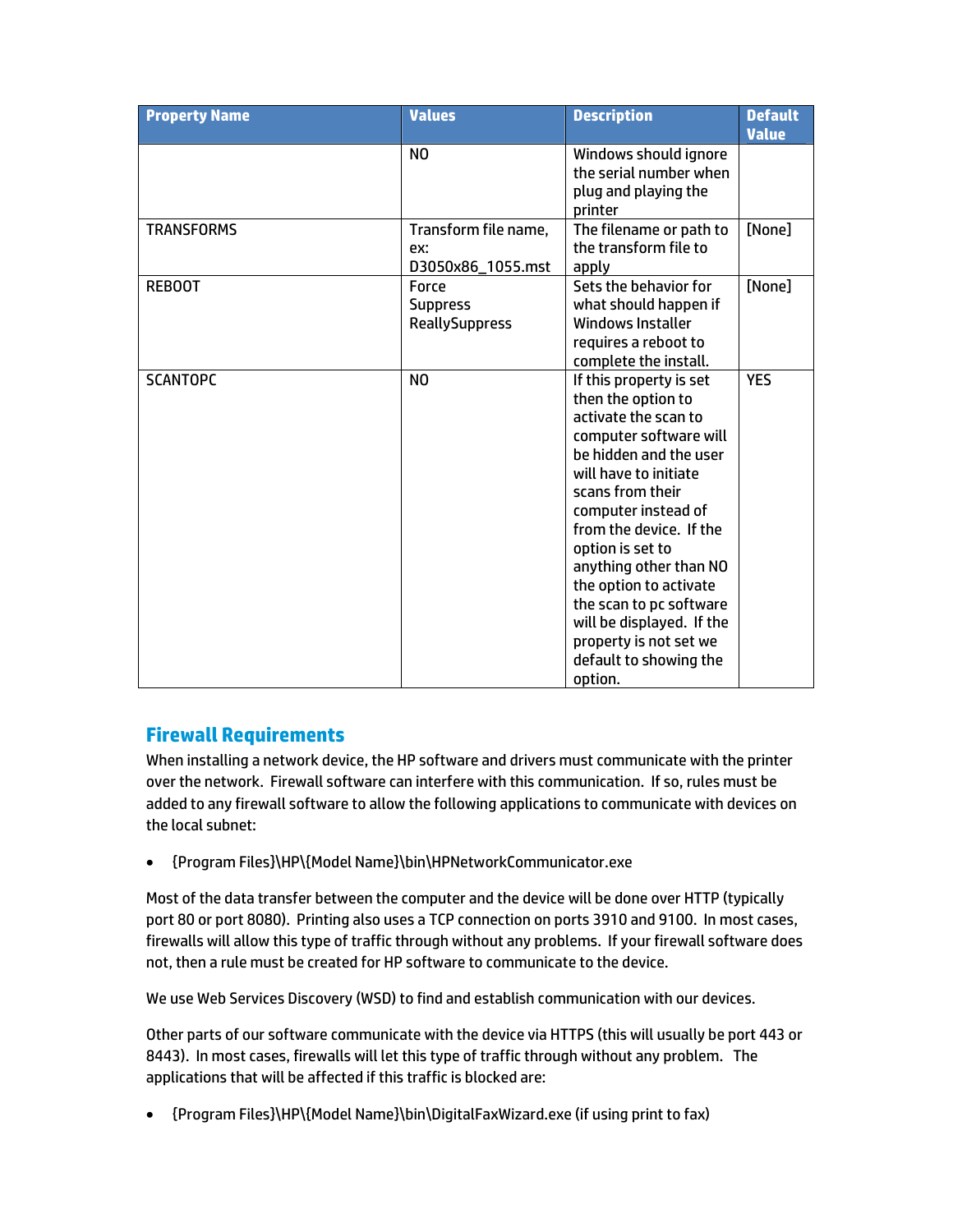- {Program Files}\HP\{Model Name}\bin\ScanToFolderWizard.exe
- {Program Files}\HP\{Model Name}\bin\ScanToEmailWizard.exe

#### **Technical Details**

#### **Web Services Discovery (WSD)**

The HPNetworkCommunicator.exe uses Web Services Discovery (WSD) to communicate with our devices during and after installation. When searching for a device, we send either multicast or unicast UDP packets. Once the device receives the probe, it will respond to the software on a port in Microsoft Windows's ephemeral port range 49152-65535 with pertinent information.

#### *Search Protocols (UDP/TCP)*

When searching for a list of devices, WSD initiates a multicast (UDP) probe to IP 239.255.255.250 at port 3702. Once the device is installed and before every device operation, for example, print, scan, or fax, we check to see if communication can be established. We call this action "rediscovery"; to do the rediscovery WSD sends a multicast UDP packet to resolve the IP address of the device.

When searching for a device using the IP address, WSD creates a TCP socket over port 80. This is usually only done under specific circumstances. See below.

#### *Windows XP Users*

Windows XP does not support the standard WSD protocol. We have developed an internal solution that operates almost identically to the way it's implemented for Windows Vista, Windows 7, and Windows 8. The main difference is when you are searching for a device by IP address. For an IP address-initiated search under XP, we will send out unicast UDP probes.

#### **Installing by providing an IP Address**

If you are installing via the command line and you provide an IP address to the command line, we use the IP address to find your device. However, for rediscovery purposes, we will attempt a unicast UDP probe or a TCP connection (to port 80). Your firewall software might block this type of activity. You will have to create a rule for the HPNetworkCommunicator.exe for it to establish communication.

If you are installing via the graphical user interface and your device cannot be discovered through the multicast probe method, you will have the option to install the device by providing the IP address. If you get the option of installing by IP, it means that either your firewall is blocking the traffic or your network does not support multicasting. From the software's perspective it is the same thing. If it is a firewall issue and your device is on the same subnet as the computer, we recommend creating rules in your firewall software to allow for multicast probes from the HPNetworkCommunicator.exe. See Multicast Discovery for more information.

**Related Topics for Network Installs**  Multicast Discovery Off-Subnet Devices Updating the Software to Use a New IP Address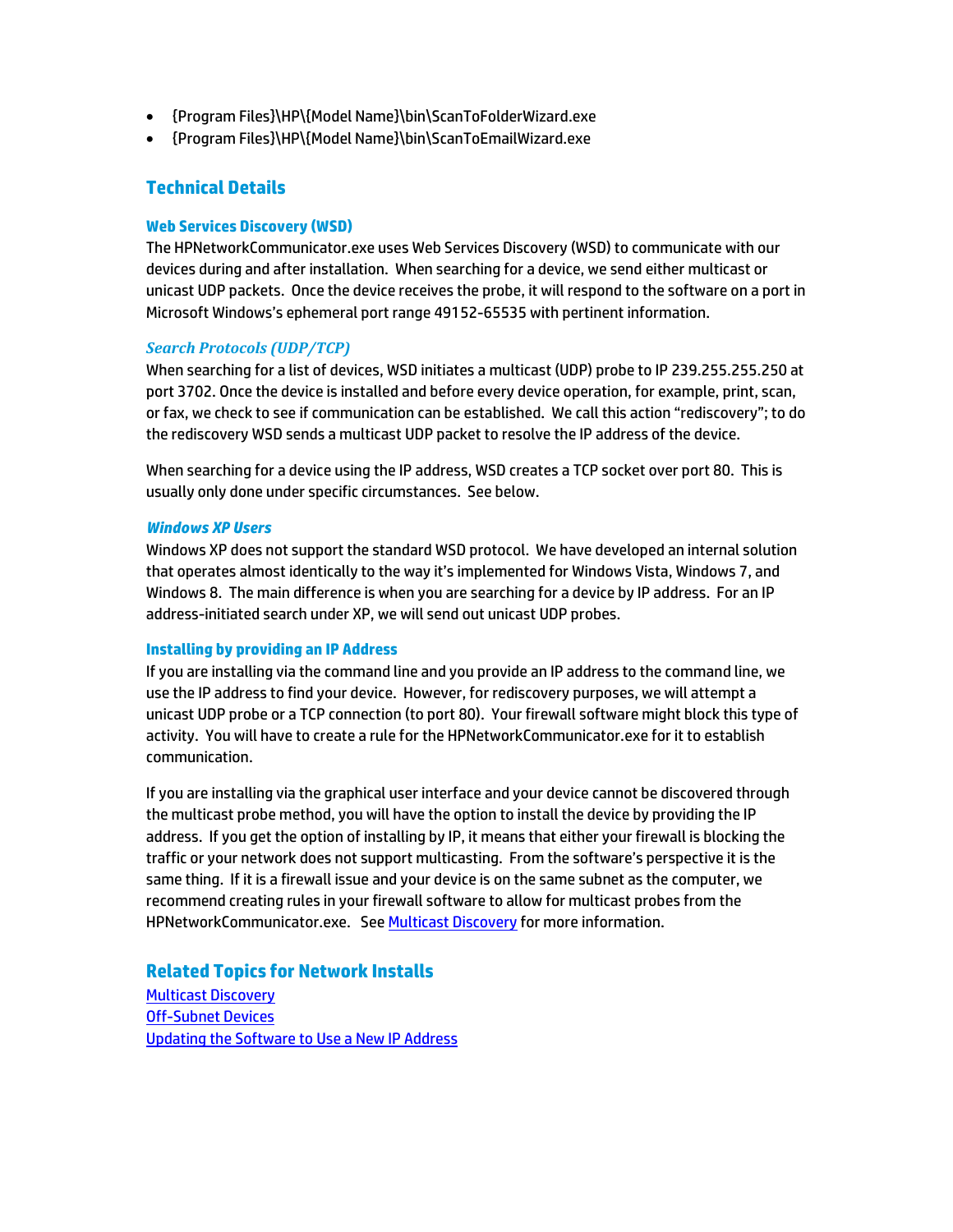# **CD Image File Descriptions**

This section describes the files that are on the CD image and when they are required. This will allow an administrator to set up an image that contains only the files necessary for the specified install.

# **Color Key:**

Folders File Names Required Optional in some configurations Not required

# **Driver Files**

| <b>Required</b>        |                                                   |
|------------------------|---------------------------------------------------|
| <b>File Name</b>       | <b>Description</b>                                |
| i386                   | Folder containing 32 bit print driver files       |
|                        | (required for installs on all PCs-64 bit & 32 bit |
|                        | computers)                                        |
| AMD <sub>64</sub>      | Folder containing 64 bit print driver files       |
|                        | (required for installs on all PCs-64 bit & 32 bit |
|                        | computers)                                        |
| $Hp$ <sub>-s</sub> gpd | <b>Print driver file</b>                          |
| HPMACRONAMES.gpd       | <b>Print driver file</b>                          |
| Hpvpl04.inf            | <b>Print driver file</b>                          |
| Hpvpl04.ini            | <b>Print driver file</b>                          |
| Hpvpl04.cat            | <b>Print driver file</b>                          |
| Hpvplargb.icc          | <b>Print driver file</b>                          |
| Locale.gpd             | <b>Print driver file</b>                          |
| Pl.bmp                 | <b>Print driver file</b>                          |
| STDNAMES.qpd           | <b>Print driver file</b>                          |
| Drivers\Scanner        | <b>Folder containing scan driver files</b>        |
| HPScanMiniDrv_*.inf    | <b>Scan driver file</b>                           |
| HPScanMiniDrv *.cat    | <b>Scan driver file</b>                           |

#### **Required Files when Not Using Print**

| <b>File Name</b>     | <b>Description</b>                                                   |
|----------------------|----------------------------------------------------------------------|
| $p^*$ _nullprint.inf | Replacement driver for Print (Required if NOT<br>installing printer) |
| $p^*$ nullprint.cat  | Replacement driver for Print (Required if NOT<br>installing printer) |

#### **Scan**

| <b>File Name</b>     | <b>Description</b>                                |
|----------------------|---------------------------------------------------|
| HPWia *.inf          | Scan driver file (Required if installing Scanner) |
| HPWia_*[x32 x64].cat | Scan driver file (Required if installing Scanner) |

#### **Required Files when Not Using Scan**

| <b>File Name</b> | <b>Description</b>                           |
|------------------|----------------------------------------------|
| nullscan.inf     | Replacement driver for Scan (Required if NOT |
|                  | installing Scanner)                          |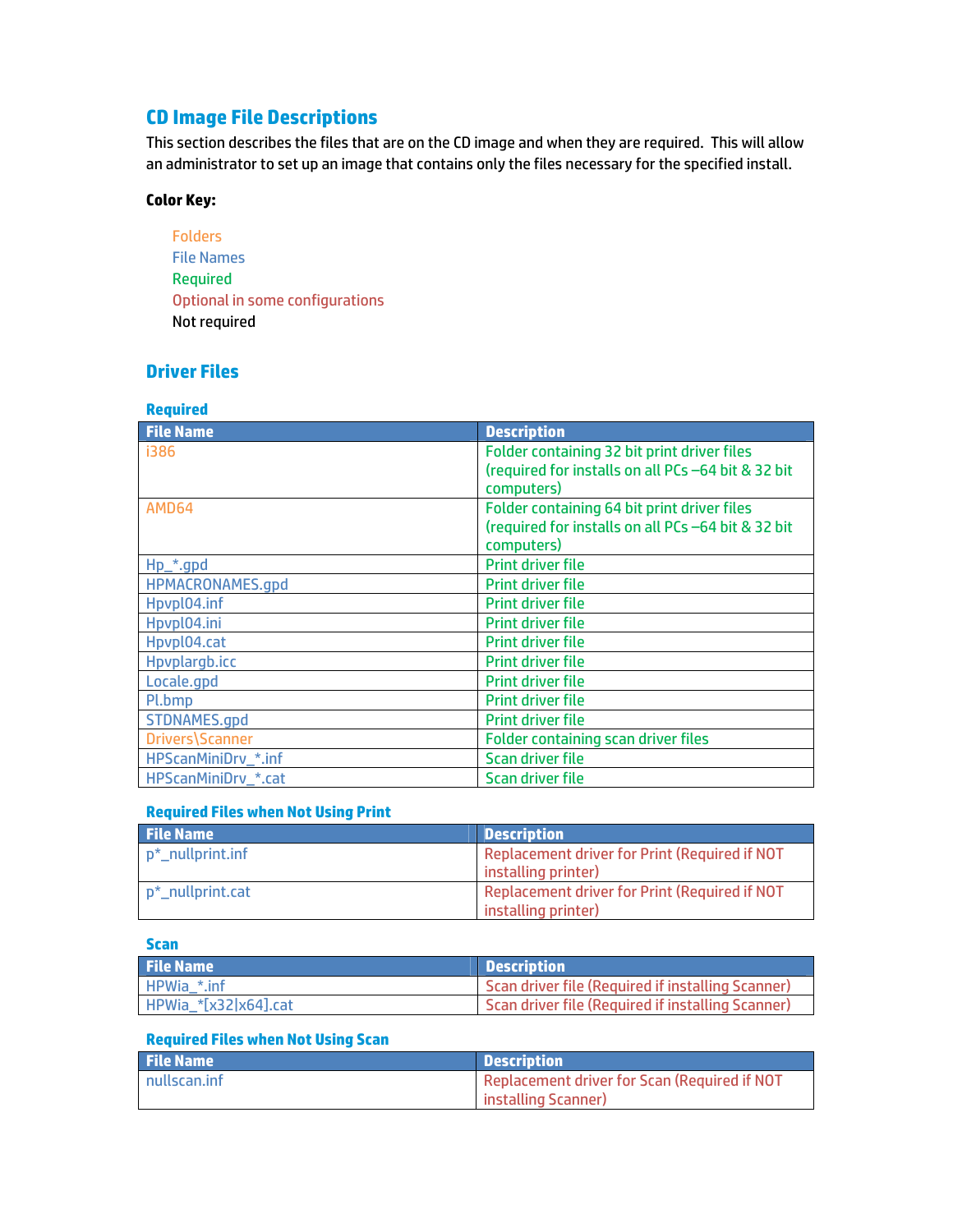| <b>File Name</b> | <b>Description</b>                           |
|------------------|----------------------------------------------|
| nullscan.cat     | Replacement driver for Scan (Required if NOT |
|                  | installing Scanner)                          |

**Fax** 

| <b>File Name</b>         | <b>Description</b>                                          |
|--------------------------|-------------------------------------------------------------|
| Drivers\Fax              | Folder containing fax driver files (Required if             |
|                          | installing Fax printer)                                     |
| $HP*$ fax.inf            | <b>Fax driver file (Required if installing Fax printer)</b> |
| $HP^*$ _fax[x32 x64].cat | <b>Fax driver file (Required if installing Fax printer)</b> |

# **Required Files when Not Using Fax**

| <b>File Name</b> | <b>Description</b>                                                     |
|------------------|------------------------------------------------------------------------|
| nullfax.inf      | Replacement driver for Fax (Required if NOT<br>installing Fax printer) |
| nullfax.cat      | Replacement driver for Fax (Required if NOT<br>installing Fax printer) |

# **Software Installer (MSI)**

| <b>File Name</b>                                                                                                                                                                                                                                                                                                                                                                                                  | <b>Description</b>                                                                                                                                                      |
|-------------------------------------------------------------------------------------------------------------------------------------------------------------------------------------------------------------------------------------------------------------------------------------------------------------------------------------------------------------------------------------------------------------------|-------------------------------------------------------------------------------------------------------------------------------------------------------------------------|
| <b>Utils</b>                                                                                                                                                                                                                                                                                                                                                                                                      | <b>Folder containing required utilities</b>                                                                                                                             |
| <b>HP</b>                                                                                                                                                                                                                                                                                                                                                                                                         | <b>Folder containing Solution Center packages</b><br>(only required if installing full software -- also<br>required only for installs on Windows XP or<br>Vista)        |
| <b>Microsoft</b>                                                                                                                                                                                                                                                                                                                                                                                                  | <b>Folder containing Device Stage packages (only</b><br>required if installing full software)                                                                           |
| <modelnumber>[x86 x64].msi<br/><modelnumber>[x86 x64].cab<br/><modelnumber>[x86 x64]_*.mst</modelnumber></modelnumber></modelnumber>                                                                                                                                                                                                                                                                              | Software installer MSI, cab, and language<br>transforms<br>x86 - for 32 bit versions of Windows<br>x64 – for x64 versions of Windows                                    |
| Full [x86 x64].cab                                                                                                                                                                                                                                                                                                                                                                                                | Software install cab file for full solution (only<br>required if installing full software)<br>x86 - for 32 bit versions of Windows<br>x64 - for x64 versions of Windows |
| ErrorReporter.exe<br><b>HPCommunication.dll</b><br><b>HPCommunication.X.manifest</b><br><b>HPeDiag.dll</b><br><b>HPeDiag.X.manifest</b><br><b>HPeSupport.dll</b><br><b>HPeSupport.X.manifest</b><br><b>HPScripting.dll</b><br><b>HPScripting.X.manifest</b><br>InstallMetrics.dll<br>InstallMetrics.X.manifest<br>InternetUtil.dll<br>InternetUtil.X.manifest<br><b>RulesEngine.dll</b><br>RulesEngine.X.manifest | <b>Required utility files</b>                                                                                                                                           |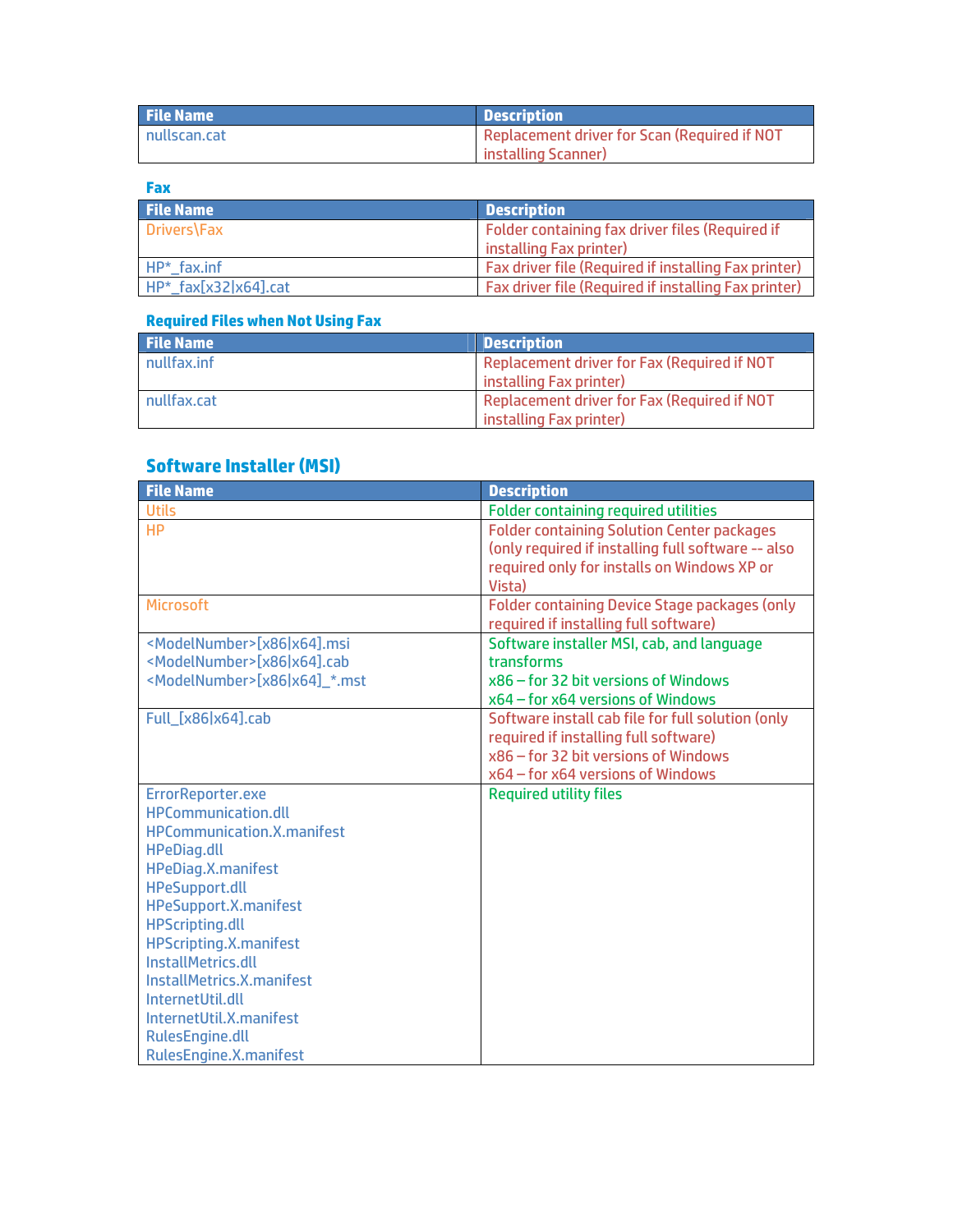# **Optional Files**

| <b>File Name</b>                                 | <b>Description</b>                                 |
|--------------------------------------------------|----------------------------------------------------|
| <b>Toolbar</b>                                   | Folder containing the Microsoft Live Toolbar       |
|                                                  | and SmartPrint installers                          |
| Required\lp <modelnumber>*</modelnumber>         | Installer for Product Help                         |
| Optional\ <modelnumber>U[x86 x64]*</modelnumber> | "Product Improvement Study" MSI, cab, and          |
|                                                  | language transforms (x86 is 32 bit version, x64    |
|                                                  | is 64 bit version)                                 |
| Optional\HP Update*                              | HP Update MSI, cab, and language transforms        |
| Optional\Data1.cab                               |                                                    |
| Optional\IrisOCR*                                | <b>Optical Character Recognition software (for</b> |
|                                                  | scanning text)                                     |
| Optional\Marketsplash_setup.msi                  | Marketsplash installer                             |
| Readme.chm                                       | <b>Readme documentation</b>                        |
| Setup.exe                                        | Installer (not required when installing the MSI    |
|                                                  | without UI)                                        |
| HP-DQEX5.exe                                     | Installer (not required when installing the MSI    |
|                                                  | without UI)                                        |

# **Compatibility with Full Software Solution**

This section describes the behavior of the software that is deployed in enterprises when an end user also has a full software CD from one of the printers.

This software solution for enterprises is simply a configuration of the full software, so the software installer behaves as if the enterprise software is the same as the normal software solution, specifically, if either is already installed, the software will believe that the software is already installed.

The sections that follow list some specific scenarios and what the behavior will be.

# **Installing Enterprise First**

- 1. Install Enterprise v2.0
- 2. Run Software CD v2.0 or earlier (v1.0)

The software CD will tell the user that the software is already installed. Any other MSI packages that are not yet installed (Help, Customer Experience Program, MS Toolbar) will be offered to the user.

# **Upgrading to Full Solution**

- 1. Install Enterprise v2.0
- 2. Run Software CD v3.0

The software CD will allow the user to upgrade the solution and will install the full software solution.

# **Installing Full Solution First**

1. Install full Software from CD v2.0